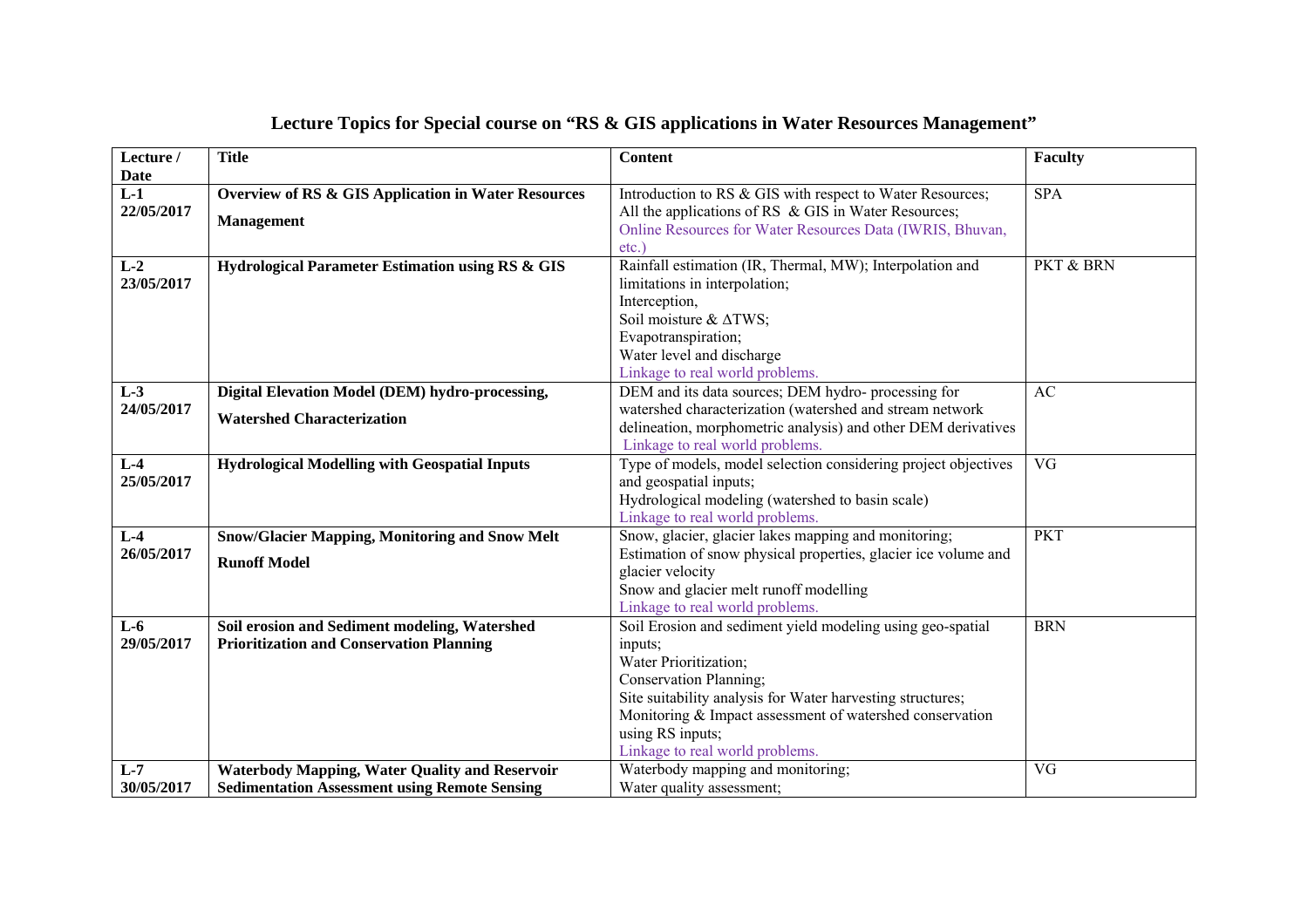|            |                                                                 | Reservoir sedimentation assessment;                                                                                             |            |
|------------|-----------------------------------------------------------------|---------------------------------------------------------------------------------------------------------------------------------|------------|
|            |                                                                 | Linkage to real world problems.                                                                                                 |            |
| $L-8$      | <b>Application of Geospatial Techniques in Irrigation Water</b> | Irrigation command area and infrastructure mapping; Irrigation                                                                  | <b>BRN</b> |
| 31/05/2017 | <b>Management</b>                                               | potential assessment;                                                                                                           |            |
|            |                                                                 | Irrigation water requirement assessment;                                                                                        |            |
|            |                                                                 | Conjunctive water use planning;                                                                                                 |            |
|            |                                                                 | Irrigation project performance assessment;                                                                                      |            |
|            |                                                                 | Waterlogging and soil salinity mapping;                                                                                         |            |
|            |                                                                 | Linkage to real world problems.                                                                                                 |            |
| $L-9$      | <b>Mapping, Monitoring of Hydro-meteorological Disasters</b>    | Flood mapping, monitoring using remote sensing inputs and                                                                       | SPA & BRN  |
| 01/06/2017 | and Damage Assessment                                           | damage assessment;                                                                                                              |            |
|            |                                                                 | Drought mapping, monitoring using remote sensing inputs and                                                                     |            |
|            |                                                                 | damage assessment;                                                                                                              |            |
|            |                                                                 | Operational flood and drought monitoring systems and                                                                            |            |
|            |                                                                 | initiatives.                                                                                                                    |            |
| $L-10$     | <b>Flood Modelling and Early Warning Systems</b>                | Flood peak estimation;                                                                                                          | PKT & PRD  |
| 02/06/2017 |                                                                 | Integrated hydrological and hydrodynamic modeling for flood                                                                     |            |
|            |                                                                 | inundation assessment;                                                                                                          |            |
|            |                                                                 | Weather forecasting and flood early warning systems;                                                                            |            |
|            |                                                                 | Dam break and Glacier lake outburst flood (GLOF);                                                                               |            |
|            |                                                                 | Linkage to real world problems.                                                                                                 |            |
| $L-11$     | <b>Ground Water Prospects Zonation</b>                          | Major Applications of RS & GIS in Hydrogeology;                                                                                 | <b>SKS</b> |
| 05/06/2017 |                                                                 | Remote Sensing Observations for Ground Water with                                                                               |            |
|            |                                                                 | examples;                                                                                                                       |            |
|            |                                                                 | Methods of Ground Water Prospects Zoning;                                                                                       |            |
|            |                                                                 | Rajiv Gandhi National Drinking Water Mission (RGNDWM) -                                                                         |            |
|            |                                                                 | Objectives and Methodology;                                                                                                     |            |
|            |                                                                 | How to Use Ground Water Prospects maps prepared under<br><b>RGNDWM?</b>                                                         |            |
| $L-12$     |                                                                 |                                                                                                                                 |            |
|            | <b>Site Suitability Analysis for Water Resources Projects</b>   | Site suitability using RS & GIS inputs for hydropower,                                                                          | <b>PKT</b> |
| 06/06/2017 | and Environmental Impact Assessment (EIA)                       | drinking water, inter-basin transfer, irrigation canal network;<br>RS & GIS inputs for EIA studies of water resources projects; |            |
|            |                                                                 | Linkage to real world problems.                                                                                                 |            |
| $L-13$     | <b>Urban Hydrological studies using Geospatial inputs</b>       | Hi-resolution RS inputs for urban water infrastructure mapping;                                                                 | <b>PKT</b> |
| 07/06/2017 |                                                                 | Potable water distribution network planning and modeling;                                                                       |            |
|            |                                                                 | Storm water modeling and planning;                                                                                              |            |
|            |                                                                 | rainwater harvesting in urban areas;                                                                                            |            |
|            |                                                                 | Impact of urbanization on water quality and quantity;                                                                           |            |
|            |                                                                 |                                                                                                                                 |            |